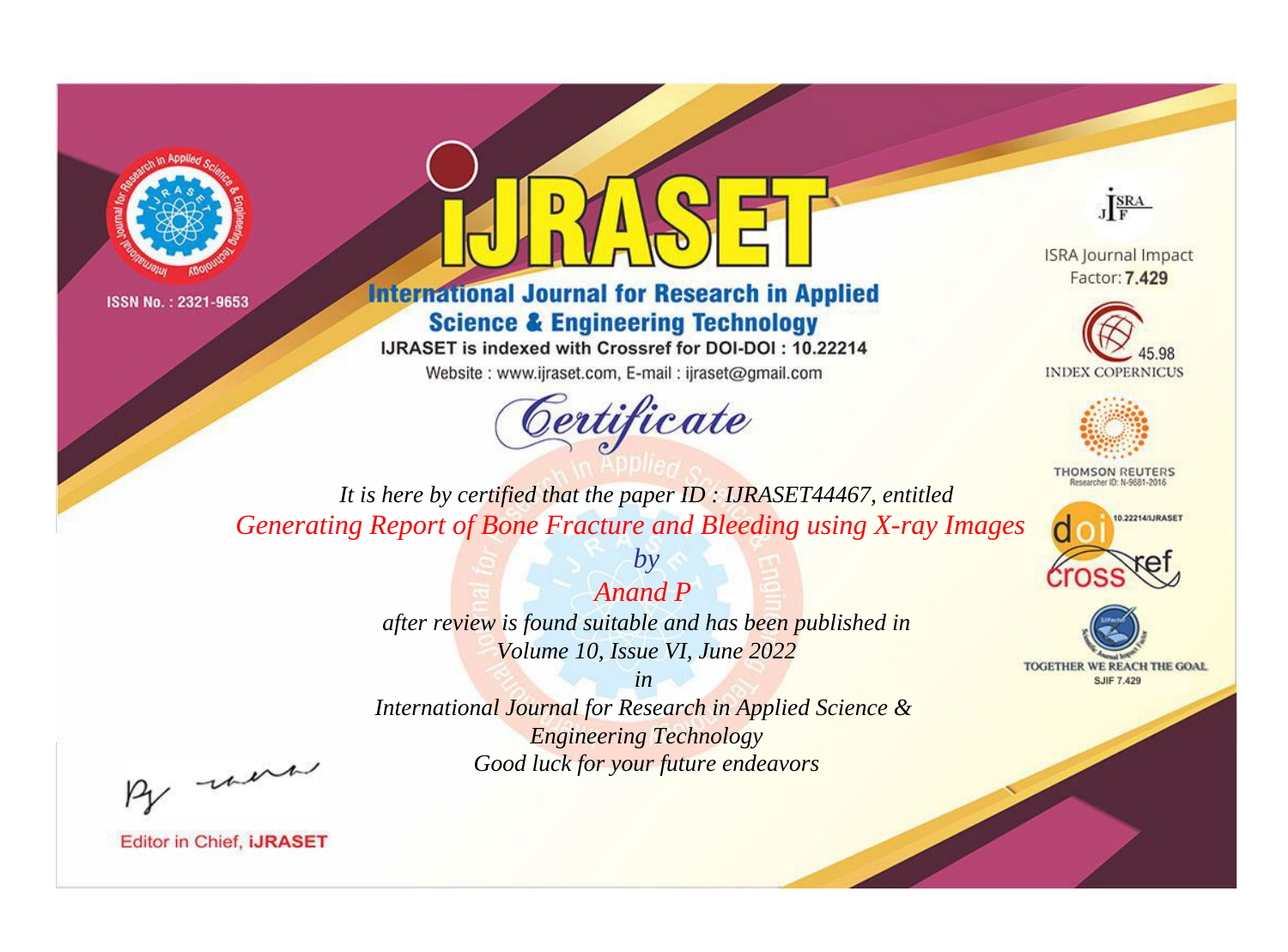



## **International Journal for Research in Applied Science & Engineering Technology**

IJRASET is indexed with Crossref for DOI-DOI: 10.22214

Website: www.ijraset.com, E-mail: ijraset@gmail.com





**ISRA Journal Impact** Factor: 7.429





**THOMSON REUTERS** 



TOGETHER WE REACH THE GOAL **SJIF 7.429** 

*It is here by certified that the paper ID : IJRASET44467, entitled Generating Report of Bone Fracture and Bleeding using X-ray Images*

> *by Gokul B*

*after review is found suitable and has been published in Volume 10, Issue VI, June 2022*

*in* 

*International Journal for Research in Applied Science & Engineering Technology Good luck for your future endeavors*

By morn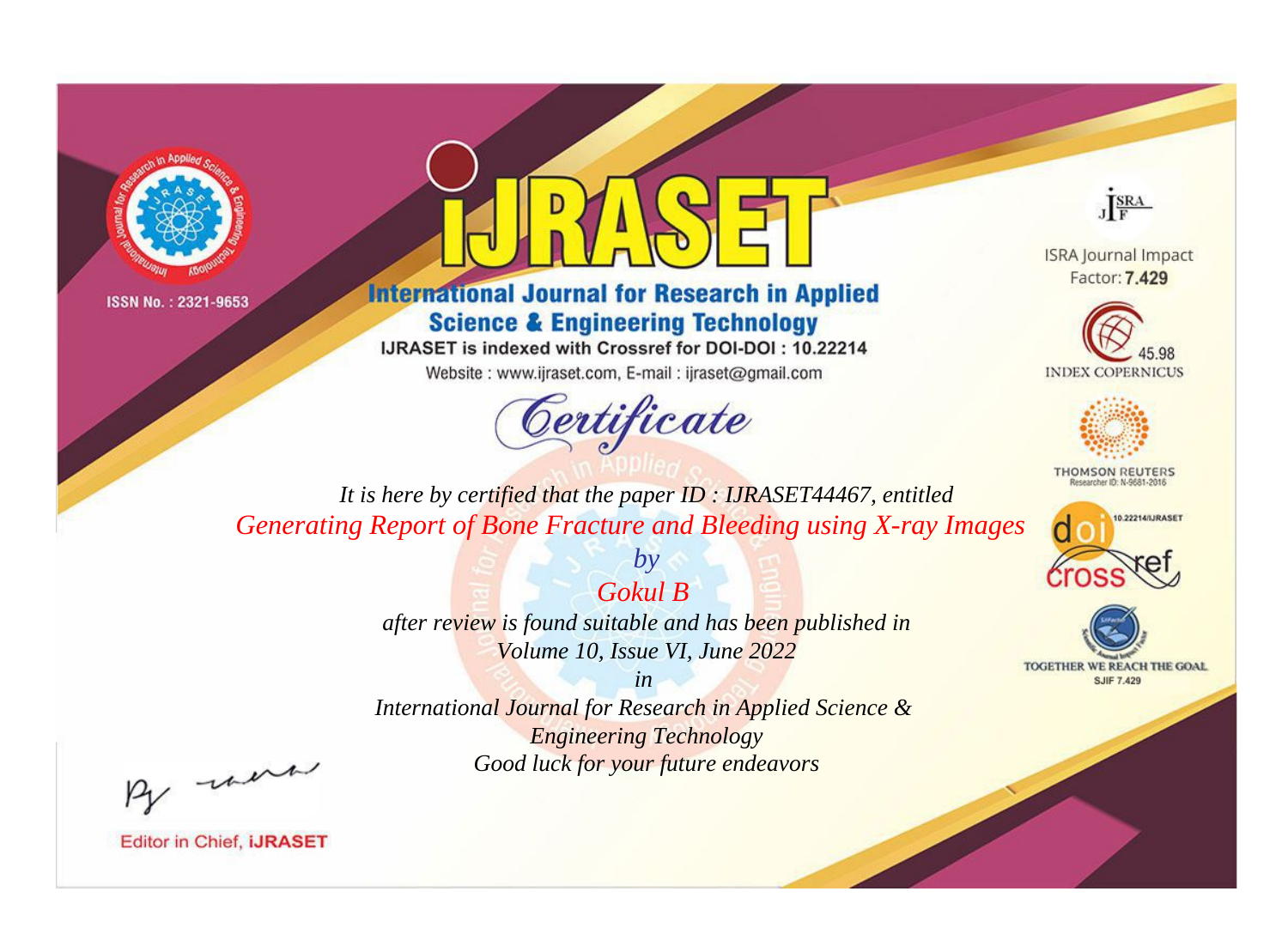



**International Journal for Research in Applied Science & Engineering Technology** 

IJRASET is indexed with Crossref for DOI-DOI: 10.22214

Website: www.ijraset.com, E-mail: ijraset@gmail.com



JERA

**ISRA Journal Impact** Factor: 7.429





**THOMSON REUTERS** 



TOGETHER WE REACH THE GOAL **SJIF 7.429** 

*It is here by certified that the paper ID : IJRASET44467, entitled Generating Report of Bone Fracture and Bleeding using X-ray Images*

> *Sakthivel B after review is found suitable and has been published in*

*by*

*Volume 10, Issue VI, June 2022 in* 

*International Journal for Research in Applied Science & Engineering Technology Good luck for your future endeavors*

By morn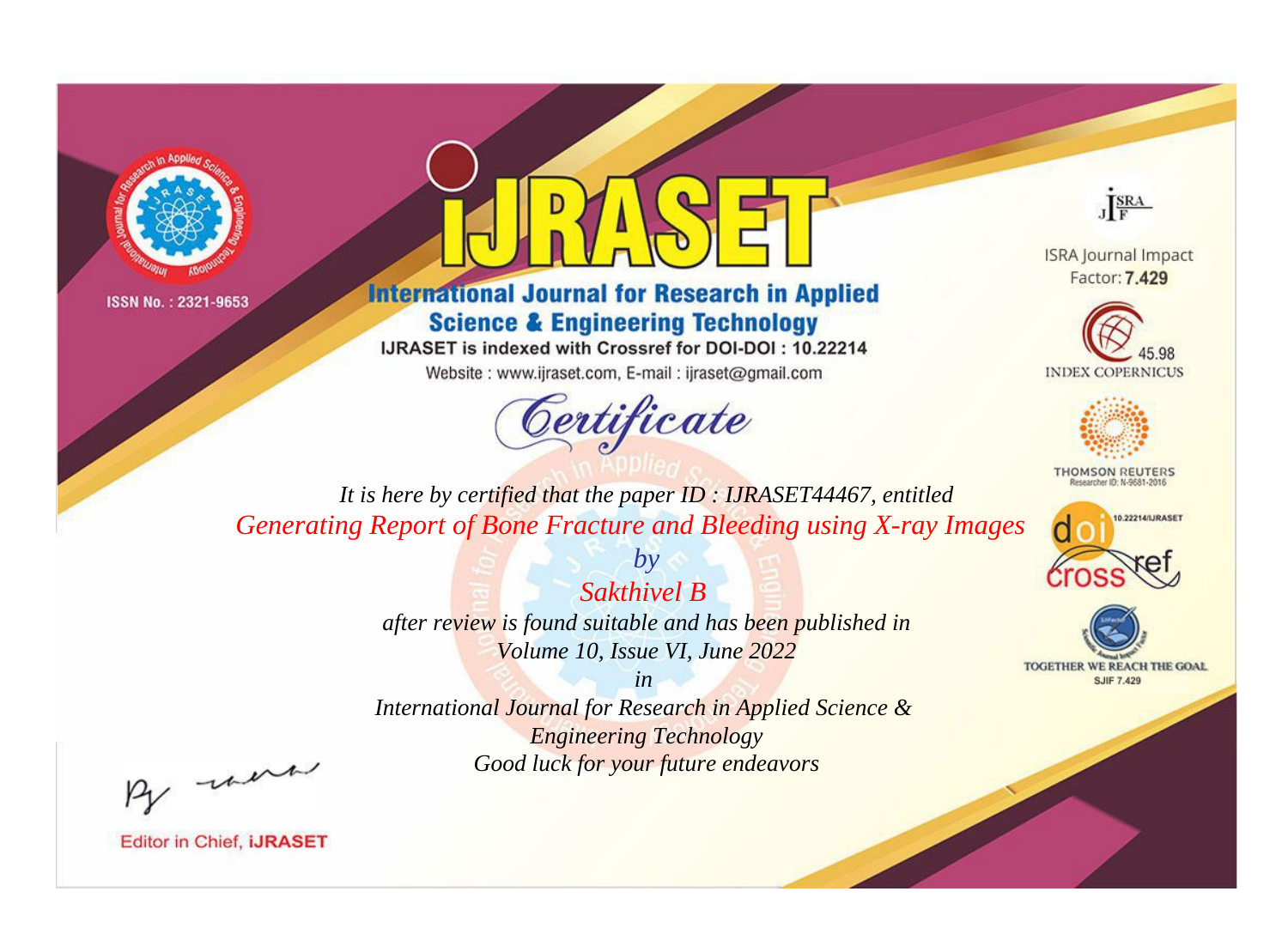



**International Journal for Research in Applied Science & Engineering Technology** 

IJRASET is indexed with Crossref for DOI-DOI: 10.22214

Website: www.ijraset.com, E-mail: ijraset@gmail.com





**ISRA Journal Impact** Factor: 7.429





**THOMSON REUTERS** 



TOGETHER WE REACH THE GOAL **SJIF 7.429** 

*It is here by certified that the paper ID : IJRASET44467, entitled Generating Report of Bone Fracture and Bleeding using X-ray Images*

> *Vignesh R after review is found suitable and has been published in Volume 10, Issue VI, June 2022*

*by*

*in* 

*International Journal for Research in Applied Science & Engineering Technology Good luck for your future endeavors*

By morn